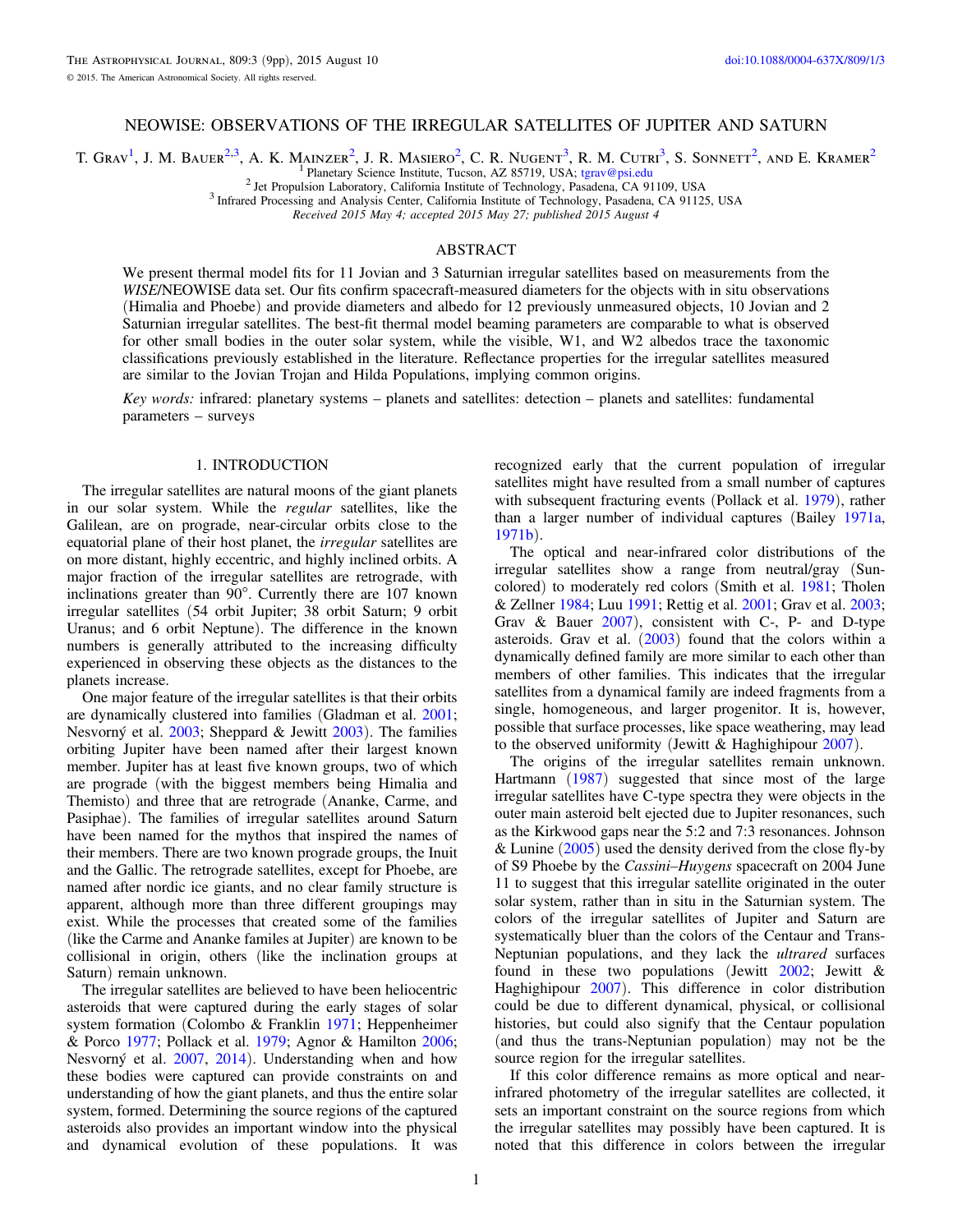<span id="page-1-0"></span>satellites and the Centaur population are due to different dynamical histories or different collisional histories.

Some caution should be taken here with regards to the use of C-, P-, or D-type classification for the irregular satellites. These spectral classifications are routinely used to describe the surfaces of the outer main belt asteroids (MBAs) and cometary objects in the outer disk. The terminology more commonly used for the more distant Centaur and trans-Neptunian populations are neutral/gray, red, and ultra-red to describe their spectral slopes. Since the origins of the irregular satellites are unknown, but could be from the outer main belt, the trans-Neptunian population (through the Centaur population), or a combination of the two, it can be hard to choose what nomenclature to use in describing their observed or derived spectral slopes. In this paper we use the C-, P-, or Dterminology, in order to be consistent with most of the historical papers and our own series of papers based on the WISE data. It should be cautioned that this use does not imply any additional knowledge, beyond the fact that the spectral slope of the observed irregular satellites have similar spectral slopes to that of the C-, P-, and D-type asteroids.

A more complete review of the current understanding of the irregular satellites' physical and dynamical properties, origins, and evolution can be found in Jewitt & Haghighipour  $(2007)$  $(2007)$  $(2007)$ and Nicholson et al. ([2008,](#page-8-0) pp. 411–24). In this paper we present the observation of three Saturnian and eleven Jovian irregular satellites with WISE, as well as the thermal modeling performed to derive their effective diameters and albedos.

## 2. OBSERVATIONS

WISE is a NASA Medium-call Explorer mission that surveyed the entire sky in four infrared wavelengths, 3.4, 4.6, 12, and 24  $\mu$ m (denoted W1, W2, W3, and W4, respectively; Mainzer et al. [2005](#page-8-0); Wright et al. [2010](#page-8-0)). The solar systemspecific portion of the WISE project, known as NEOWISE, collected observations of more than 158,000 asteroids, including near-Earth objects, MBAs, comets, Hildas, Jovian Trojans, Centaurs, and scattered disk objects (Mainzer et al. [2011](#page-8-0)). Both the WISE and NEOWISE portions of the survey and instructions on retrieval of data from the WISE databases are described in complete detail in Mainzer et al. ([2011](#page-8-0)) and Grav et al. ([2011](#page-8-0)).

We found observations of nine irregular satellites of Jupiter in the WISE single-exposure image and extract source data. Five of the objects (J6 Himalia, J7 Elara, J8 Pasiphae, J9 Sinope, and J11 Carme) were detected in all four bands. One object (J10 Lysithea) was detected in W1, W3, and W4. The remaining three objects (J12 Ananke, J13 Leda, and J17 Callirrhoe) were detected in the two longest bands, W3 and W4. While J18 Themisto should be bright enough to be seen by WISE, it crossed the spacecraft field of view while it was close to Jupiter and its flux was completely drowned out by the scattered light from the planet. Observations of two additional Jovian irregular satellites, J23 Kalyke and J27 Praxidike, were extracted in W3 by stacking all available observations of the objects (see Section 2.1). Stacks were also created using the ephemerides of J19 Megaclite, J20 Taygete, and J24 Iocaste, but no signal was detected for these objects.

Only S9 Phoebe was bright enough among the Saturnian irregular satellites to be detected by WISE in single observations, with strong signal available in the W1, W3, and W4 bands. We were able to use stacking (see Section 2.1) to extract W4 observation of S26 Albiorix and S29 Siarnaq. Stacks were attempted for S20 Palliaq and S21 Tarvos, but no signal was detected in either band for these two objects. The absolute magnitude, the phase coefficient, along with the number of observations and the observing geometry at the time of observation of the observed objects in this paper are given in Table [1.](#page-2-0)

# 2.1. Image Stacking

For two of the Jovian and two of the Saturnian irregular satellites it was possible to perform a shift and co-added image stack procedure to increase detection sensitivity, which allowed for the identification of thermal detections that were not found in the individual images. This method of shift and stack has been done with great success on WISE detections of comets, Centaurs, and scattered disc objects (Bauer et al. [2011,](#page-8-0) [2012a](#page-8-0), [2012b,](#page-8-0) [2013](#page-8-0)). Images containing the predicted positions of the objects were identified using the IRSA/WISE image server solar system object search tool as described by Cutri et al. ([2012](#page-8-0)). The images were co-added using "A WISE Astronomical Image Co-adder" (Masci & Fowler [2009](#page-8-0)). This stacking resulted in  $\sim$ 3 $-4\sigma$  detections of J23 Kalyke and J27 Praxidike in the W3 band, and  $\sim$ 3–6 $\sigma$  detections of S26 Albiorix and S29 Siarnaq. The extracted magnitudes are tabulated in Table [2.](#page-2-0)

### 3. THERMAL MODELING

In this paper, we use the thermal modeling methods described in our previous papers on WISE detections of the Hilda and Jovian Trojan populations (Grav et al. [2011](#page-8-0), [2012a](#page-8-0), [2012b](#page-8-0)). Absolute magnitudes were collected from Luu ([1991](#page-8-0)), Rettig et al. ([2001](#page-8-0)), Grav et al. ([2003](#page-8-0)), Grav & Bauer ([2007](#page-8-0)), and Bauer et al. ([2006](#page-8-0)), thus allowing for the derivation of visible albedos. The errors of these absolute magnitudes are based on the photometric accuracy, but generally use an assumed phase coefficient of  $G = 0.15$ , which is commonly used for small bodies for which the phase function behavior has not been derived. Bauer et al. ([2006](#page-8-0)) did derive G values in the  $R$  and  $B$  bands for 6 Saturnian irregular satellites, including the three detected by WISE. The values ranged from  $-0.11 \pm 0.17$  (for S22 Ijiraq) to  $+0.45 \pm 0.17$  (for S29 Siarnaq). The inverse variance weighted mean G value for the Saturnian irregular satellites is  $0.10 \pm 0.15$ , which we adopt as the value for objects where the phase function is not available; none of the Jovian irregular satellites have measured G values. The phase functions can now be used to estimate the error in H due to assuming a standard value of  $G = 0.15$ . Most of the photometric measurements of the irregular satellites are done at a 2°–12° phase angle, which means that a difference in G of  $\pm 0.15$  would yield errors in H of 0.04 and 0.15 mag for the two bounding phase angles. We thus conservatively set the error on H at 0.15 mag for all objects for which a phase function has not been derived.

### 4. RESULTS

The results of our thermal modeling are given in Table [3](#page-3-0). The detected Jovian irregular satellites range in sizes from 139.6  $\pm$  1.7 km in diameter for J6 Himalia to as small as 6.9  $\pm$ 1.3 km for J23 Kalyke and  $7.0 \pm 0.7$  km for J27 Praxidike. J17 Callirrhoe represents the smallest Jovian irregular satellite seen in individual images, with a diameter of  $9.6 \pm 1.3$  km. For the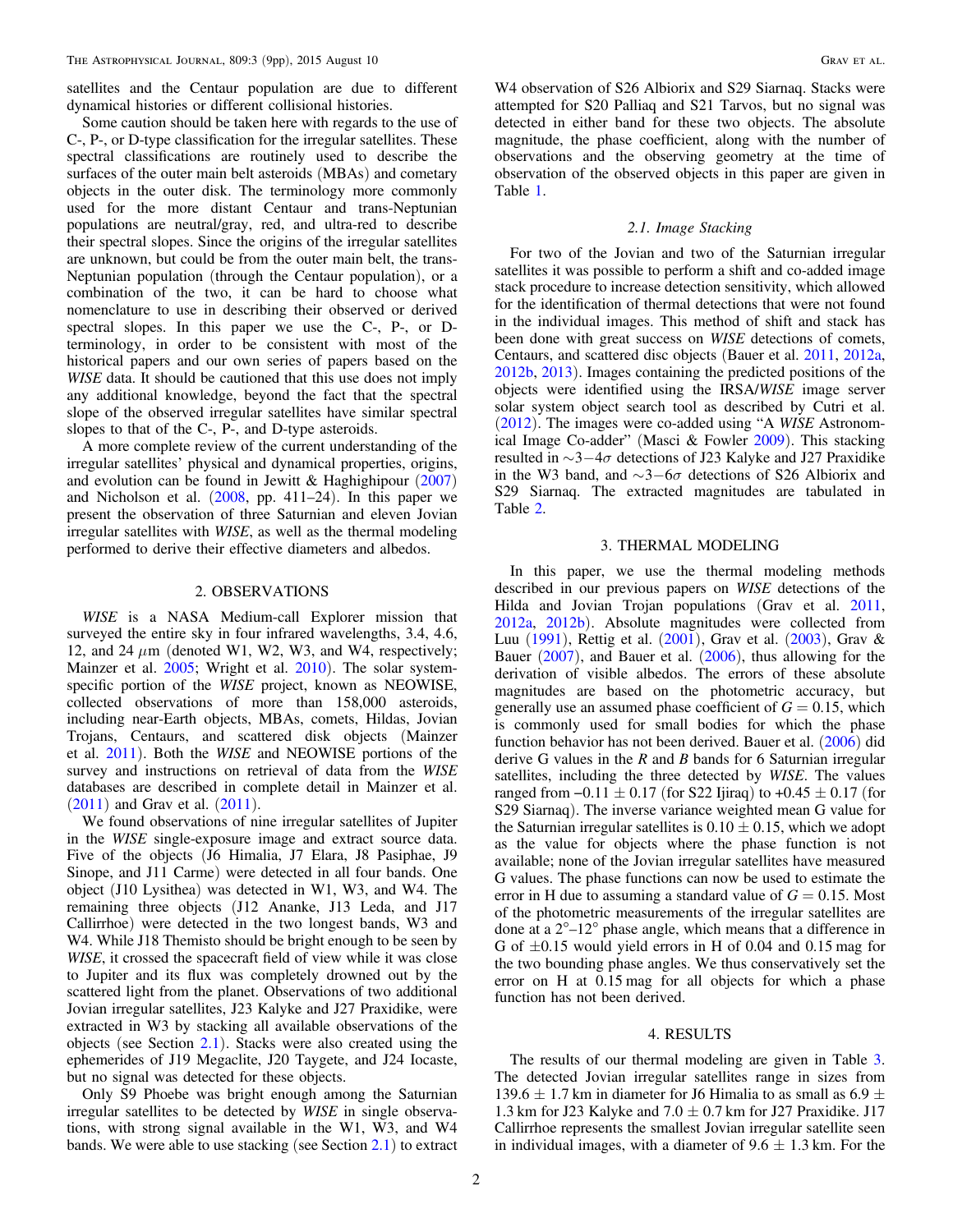Table 1 Observations: The Observational Circumstances, Number of Observations, and Published Optical Magnitudes are Given

<span id="page-2-0"></span>

| Name                     | H                   | G                  | <b>MJD</b> | $\mathbf{r}$ | Δ     | $\alpha$   | Number of Observations |                |          |          |
|--------------------------|---------------------|--------------------|------------|--------------|-------|------------|------------------------|----------------|----------|----------|
|                          |                     |                    |            |              |       |            | W <sub>1</sub>         | W <sub>2</sub> | W3       | W4       |
|                          | (mag)               |                    | (UTC)      | (AU)         | (AU)  | $(^\circ)$ |                        |                |          |          |
| J6 Himalia               | $8.00 \pm 0.01(1)$  | $0.10 \pm 0.15$    | 55369      | 4.903        | 4.812 | 11.96      | 15                     | 15             | 14       | 15       |
|                          | $\cdots$            | $\cdots$           | 55540      | 4.953        | 4.746 | 11.40      | 12                     | 12             | $\cdots$ | .        |
| J7 Elara                 | $9.45 \pm 0.01(1)$  | $0.10 \pm 0.15$    | 55370      | 4.912        | 4.823 | 11.94      | 13                     | 11             | 13       | 13       |
|                          | $\cdots$            |                    | 55540      | 5.019        | 4.810 | 11.24      | 13                     | 13             | $\cdots$ | $\cdots$ |
| J8 Pasiphae              | $10.21 \pm 0.01(1)$ | $0.10 \pm 0.15$    | 55368      | 4.877        | 4.784 | 12.03      | 14                     | $\cdots$       | 13       | 14       |
|                          | .                   |                    | 55540      | 5.023        | 4.814 | 11.23      | 11                     | $\cdots$       | .        | .        |
| J9 Sinope                | $11.29 \pm 0.01(1)$ | $0.10 \pm 0.15$    | 55371      | 4.819        | 4.728 | 12.17      | 13                     | $\cdots$       | 14       | 14       |
| J10 Lysithea             | $11.09 \pm 0.02(1)$ | $0.10 \pm 0.15$    | 55368      | 5.011        | 4.920 | 11.70      | 8                      | $\cdots$       | 15       | 15       |
| J11 Carme                | $10.91 \pm 0.01(1)$ | $0.10 \pm 0.15$    | 55369      | 4.831        | 4.738 | 12.14      | 16                     | 9              | 16       | 16       |
|                          | $\cdots$            | $\cdots$           | 55540      | 5.062        | 4.858 | 11.15      | 8                      | 6              | .        | $\cdots$ |
| J12 Ananke               | $11.84 \pm 0.03(1)$ | $0.10 \pm 0.15$    | 55370      | 5.058        | 4.971 | 11.59      | $\cdots$               | $\cdots$       | 15       | 15       |
| J13 Leda                 | $12.63 \pm 0.03(1)$ | $0.10 \pm 0.15$    | 55368      | 5.038        | 4.948 | 11.64      | $\cdots$               | $\cdots$       | 12       | 12       |
| J17 Callirrhoe           | $13.92 \pm 0.02(2)$ | $0.10 \pm 0.15$    | 55371      | 4.877        | 4.788 | 12.03      | $\cdots$               | $\cdots$       | 10       | 8        |
| J23 Kalyke               | $15.28 \pm 0.04(2)$ | $0.10 \pm 0.15$    | 55367      | 4.965        | 4.872 | 11.81      | $\cdots$               | $\cdots$       | $14*$    | $\cdots$ |
| J27 Praxidike            | $15.24 \pm 0.03(2)$ | $0.10 \pm 0.15$    | 55367      | 5.038        | 4.946 | 11.63      | $\cdots$               | $\cdots$       | $13*$    | $\ldots$ |
| S9 Phoebe                | $6.59 \pm 0.02(3)$  | $0.02 \pm 0.03(3)$ | 55360      | 9.581        | 9.419 | 6.05       | $\cdots$               | $\cdots$       | $\cdots$ | $\cdots$ |
| S <sub>26</sub> Albiorix | $11.35 \pm 0.05(3)$ | $0.39 \pm 0.06(3)$ | 55359      | 9.500        | 9.338 | 6.10       | $\cdots$               | $\cdots$       | $\cdots$ | $11*$    |
| S <sub>29</sub> Siarnaq  | $10.90 \pm 0.05(3)$ | $0.45 \pm 0.17(3)$ | 55359      | 9.410        | 9.247 | 6.16       | $\cdots$               | .              | $\cdots$ | $13*$    |

Note. Note that for all the Jovian irregular satellites observed here, the absolute magnitude is found using an assumed value of IAU phase slope parameter  $G = 0.10 \pm 0.15$  (see Section [3](#page-1-0) for more details). The note  $*$  indicates that the observations were stacked.

References. (1) Rettig et al. ([2001](#page-8-0)), (2) Grav et al. ([2003](#page-8-0)), (3) Bauer et al. ([2006](#page-8-0)).

Table 2 Photometry from Co-added Images

| Name                     | MJD   | W3               | W4              |  |  |
|--------------------------|-------|------------------|-----------------|--|--|
|                          | (UTC) | (mag)            | $(\text{mag})$  |  |  |
| J23 Kalyke               | 55367 | $11.32 \pm 0.24$ | $\cdots$        |  |  |
| J27 Praxidike            | 55367 | $11.43 \pm 0.28$ | $\cdots$        |  |  |
| S <sub>26</sub> Albiorix | 55359 | $\cdots$         | $7.95 \pm 0.29$ |  |  |
| S <sub>29</sub> Siarnaq  | 55359 | .                | $7.22 \pm 0.16$ |  |  |

Saturnian irregular satellites the results are consistent with the size derived from the flyby of S9 Phoebe (Porco et al. [2005](#page-8-0)) at the  $2\sigma$  level. The diameters of S26 Albiorix and S29 Siarnaq were found to be 28.6  $\pm$  5.4 km and 39.3  $\pm$  5.9 km, respectively.

All the objects detected by WISE are very dark, with visible geometric albedos ranging from 2.9% to 10%, consistent with those of the C-, P-, and D-type asteroids that dominate in the region between the main asteroid belt and the giant planets. Figure [1](#page-3-0) shows the derived diameter and visible albedo of the irregular satellites from the thermal modeling. The results are compared to that of the Hilda population (blue points; Grav et al. [2012a](#page-8-0)) and the Jovian Trojan population (red points; Grav et al. [2011](#page-8-0), [2012b](#page-8-0)). The largest Saturnian irregular satellite, S9 Phoebe, is by far the brightest of the irregular satellites observed, with a visible albedo of  $10\% \pm 0.5\%$ .

The mean weighted albedo of the 14 irregular satellites observed in this paper is  $4.3\% \pm 1.4\%$ , which makes the irregular satellites one of the darkest known populations in the solar system. The inverse variance weighted mean albedo of the Jovian sample is slightly darker at  $4.0\% \pm 0.8\%$ . The irregular satellites are as dark as both the Hilda population (which has a mean weighted visible albedo of  $5.5\% \pm 1.8\%$ ; Grav et al. [2012a](#page-8-0)) and the Jovian Trojan population (with a

mean weighted visible albedo of  $7\% \pm 3\%$  Grav et al. [2011](#page-8-0)). It is also as dark as the dark sub-population of the MBAs, which were found to have a mean albedo of  $6\% \pm 3\%$  (Masiero et al. [2011](#page-8-0)). The blue component of the Centaur population has a mean weighted albedo of  $6\% \pm 2\%$  (Bauer et al. [2013](#page-8-0)) and would provide the connection to the suggested outer solar system as a possible source region. However, the connection to the Centaur population raises a problem of explaining why only members of the blue component of Centaurs were captured, since the irregular satellites lack any members with sufficiently red colors or high enough albedo to be consistent with captures from the red component of the Centaur population. Alternatively, all captured Centaurs would have to have undergone some dynamical or collisional process (for example heating due to low perihelia passages, space weathering, or exposing of new ice) before they were captured as irregular satellites. The irregular satellites rival the comet population as one of the darkest populations in our solar system (Lamy et al. [2004](#page-8-0); A'Hearn et al. [2005,](#page-8-0) [2011;](#page-8-0) Capaccioni et al. [2015](#page-8-0)).

The beaming values are more scattered, ranging from  $0.76 \pm$ 0.0[2](#page-3-0) for J8 Pasiphae to 1.15  $\pm$  0.13 for J13 Leda. Figure 2 shows the derived diameters and beaming values for the 10 irregular satellites for which the beaming parameter could be derived. The results are again compared to the Hilda population (blue points; Grav et al. [2012a](#page-8-0)) and the Jovian Trojans (red points; Grav et al. [2011](#page-8-0), [2012b](#page-8-0)); most of the irregular satellite have beaming values comparable to these two populations. For the four stacked objects with detections in a single band we adopt a default beaming value of  $0.9 \pm 0.2$ . This is consistent with the beaming values found among the Hilda population, Jovian Trojan population, and blue component of the Centaur population. A smooth, spherical asteroid with no thermal intertia has a beaming value of 1 (Harris & Lagerros [2002](#page-8-0)). A lower value than 1 is generally thought to be caused by surface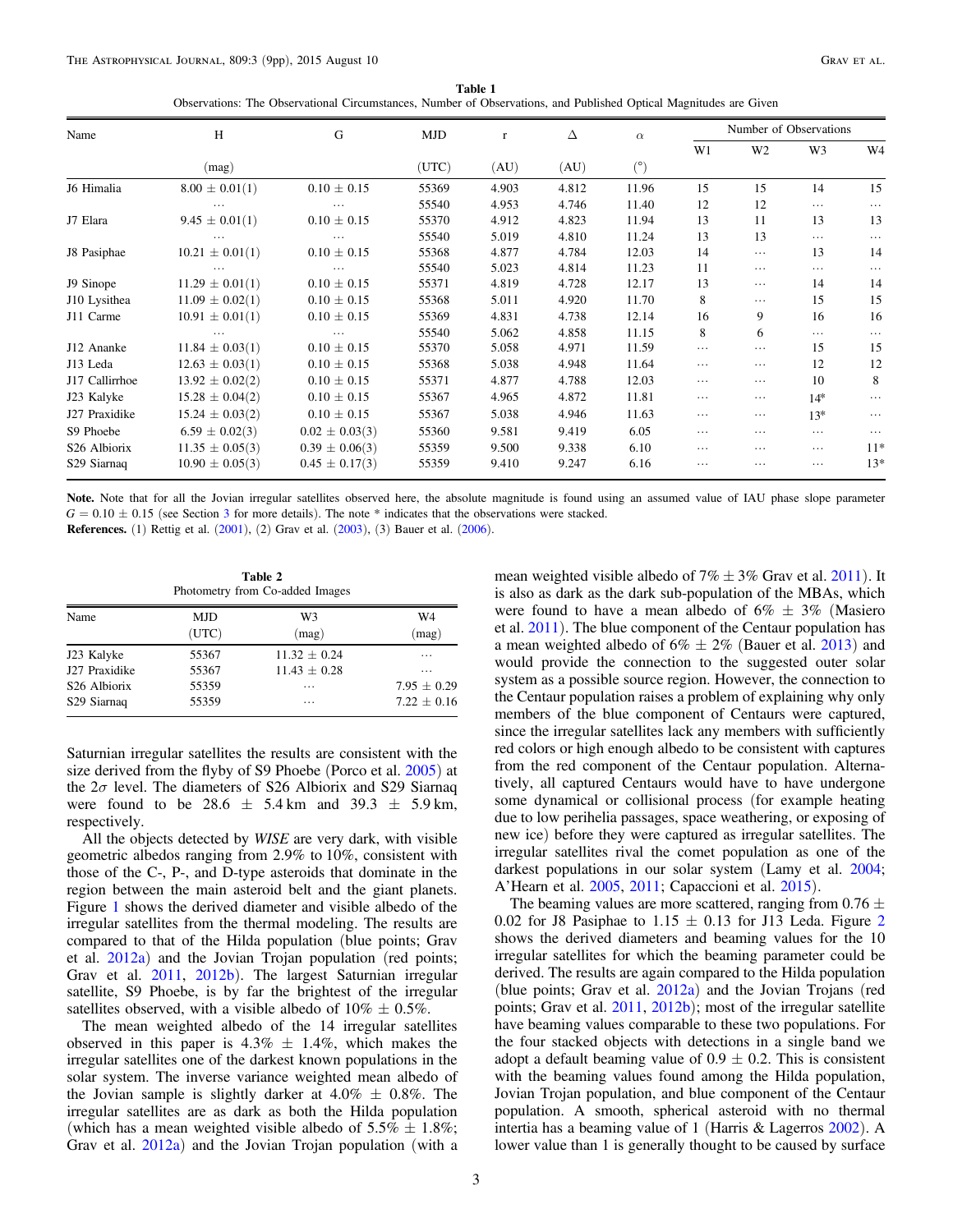<span id="page-3-0"></span>

| Name                     | Diameter        | Beaming         |                | Number of Observations |                |                |                |                |                |
|--------------------------|-----------------|-----------------|----------------|------------------------|----------------|----------------|----------------|----------------|----------------|
|                          |                 |                 | Visible        | W <sub>1</sub>         | W <sub>2</sub> | W <sub>1</sub> | W <sub>2</sub> | W <sub>3</sub> | W <sub>4</sub> |
|                          | (km)            |                 | $(\%)$         | $(\% )$                | $(\%)$         |                |                |                |                |
| J6 Himalia               | $139.6 \pm 1.7$ | $0.93 \pm 0.02$ | $5.7 \pm 0.8$  | $7.0 \pm 0.7$          | $6.4 \pm 0.6$  | 26             | 26             | 14             | 15             |
| J7 Elara                 | $79.9 \pm 1.7$  | $0.79 \pm 0.03$ | $4.6 \pm 0.7$  | $6.3 \pm 0.5$          | $5.2 \pm 1.1$  | 26             | 24             | 13             | 13             |
| J8 Pasiphae              | $57.8 \pm 0.8$  | $0.76 \pm 0.02$ | $4.4 \pm 0.6$  | $6.7 \pm 0.7$          | $\cdots$       | 25             | $\cdots$       | 13             | 14             |
| J9 Sinope                | $35.0 \pm 0.6$  | $0.82 \pm 0.02$ | $4.2 \pm 0.6$  | $10.8 \pm 1.2$         | $\cdots$       | 13             | $\cdots$       | 14             | 13             |
| J10 Lysithea             | $42.2 \pm 0.7$  | $0.93 \pm 0.02$ | $3.6 \pm 0.6$  | $6.9 \pm 1.1$          | $\cdots$       | 8              | $\cdots$       | 15             | 15             |
| J11 Carme                | $46.7 \pm 0.9$  | $0.95 \pm 0.03$ | $3.5 \pm 0.6$  | $9.7 \pm 1.0$          | $18.5 \pm 2.2$ | 24             | 15             | 16             | 16             |
| J12 Ananke               | $29.1 \pm 0.6$  | $1.01 \pm 0.03$ | $3.8 \pm 0.6$  | $\cdots$               | $\cdots$       | $\cdots$       | $\cdots$       | 15             | 15             |
| J13 Leda                 | $21.5 \pm 1.7$  | $1.15 \pm 0.13$ | $3.4 \pm 0.6$  | $\cdots$               | $\cdots$       | $\cdots$       | $\cdots$       | 12             | 12             |
| J17 Callirrhoe           | $9.6 \pm 1.3$   | $0.85 \pm 0.17$ | $5.2 \pm 1.6$  | $\cdots$               | $\cdots$       | $\cdots$       | $\cdots$       | 10             | 8              |
| J23 Kalyke               | $6.9 \pm 1.3$   | $\cdots$        | $2.9 \pm 1.4$  | $\cdots$               | $\cdots$       | $\cdots$       | $\cdots$       | $14*$          | $\cdots$       |
| J27 Praxidike            | $7.0 \pm 0.7$   | $\cdots$        | $2.9 \pm 0.6$  | $\cdots$               | $\cdots$       | $\cdots$       | $\cdots$       | $13*$          | $\cdots$       |
| S9 Phoebe                | $202.2 \pm 4.5$ | $1.15 \pm 0.03$ | $10.0 \pm 0.5$ | $5.5 \pm 0.5$          | $9.8 \pm 1.6$  | 10             | 7              | 11             | 11             |
| S <sub>26</sub> Albiorix | $28.6 \pm 5.4$  | $\cdots$        | $6.2 \pm 2.8$  | $\cdots$               | $\cdots$       | $\cdots$       | $\cdots$       | $\cdots$       | $11*$          |
| S <sub>29</sub> Siarnaq  | $39.3 \pm 5.9$  | $\cdots$        | $5.0 \pm 1.7$  | $\cdots$               | $\cdots$       | $\cdots$       | $\cdots$       | .              | $13*$          |

Table 3 Thermal Fit Results

Note. The diameter, visible and infrared albedo, and beaming parameter derived from the thermal modeling, together with the number of observations used in each band are given. The note \* indicates that the observations were stacked.



Figure 1. Visible albedo distribution of the irregular satellites detected with WISE as a function of diameter. The observed population of Jovian irregular satellites is darker than both the Jovian Trojan and Hilda populations (Grav et al. [2011](#page-8-0), [2012a](#page-8-0)).

roughness, while high thermal inertia and rotation cause an increase. All of the irregular satellites detected by WISE are consistent with low thermal inertia. Most of the large Jovian irregular satellites have beaming values that are consistent with some surface roughness.

# 4.1. J6 Himalia

J6 Himalia is the largest of the Jovian irregular satellites, and it is, except for Phoebe, the most extensively observed of all the irregular satellites. Himalia was discovered in 1904 by Charles D. Perrine using the Lick observatory. It orbits Jupiter in a prograde orbit with mean inclination of  $\sim$ 28 $^{\circ}$  and a semimajor axis of 11.5 million km (or ∼165 Jupiter radii). Cruikshank ([1977](#page-8-0)) was the first to derive a diameter,  $170 \pm 20$  km, and albedo,  $3\%$ , based on radiometric measurements in the 20  $\mu$ m band using the University of Hawaii 2.2 m telescope on Mauna



Figure 2. Beaming parameter distribution of the irregular satellites shown as a function of diameter and compared to the beaming parameter distribution for the Hilda and Jovian Trojan populations.

Kea, Hawaii. In late 2000, Himalia was observed by the Cassini spacecraft, resulting in disk-resolved images (Porco et al. [2003](#page-8-0)). With the spacecraft 4.4 million km away from the irregular satellite, the image scale was 27 km/pixel. Himalia subtended 4–6 pixels, indicating an ellipsoid shape corresponding to a size of  $150 \pm 20 \text{ km}$  by  $120 \pm 20 \text{ km}$ . (Porco et al. [2003](#page-8-0)) combined this new size and ground based photometry to determine an updated albedo value of  $5\% \pm 1\%$ .

There were 15 detections of Himalia in the WISE data set, with flux measurements in all 4 bands. Thermal modeling of Himalia yields an effective diameter of 139.6  $\pm$  1.7 km and a visible albedo of 5.7%  $\pm$  0.8%, which are consistent with the earlier measurements. With a W1 band albedo of  $7.0\% \pm 0.7\%$ (cf Grav et al. [2012b](#page-8-0)), Himalia is consistent with a C-type taxonomy as reported in Tholen & Zellner ([1984](#page-8-0)) and Rettig et al.  $(2001)$  $(2001)$  $(2001)$ . A beaming value of  $0.93 \pm 0.02$  indicates that Himalia has low thermal inertia, with some surface roughness.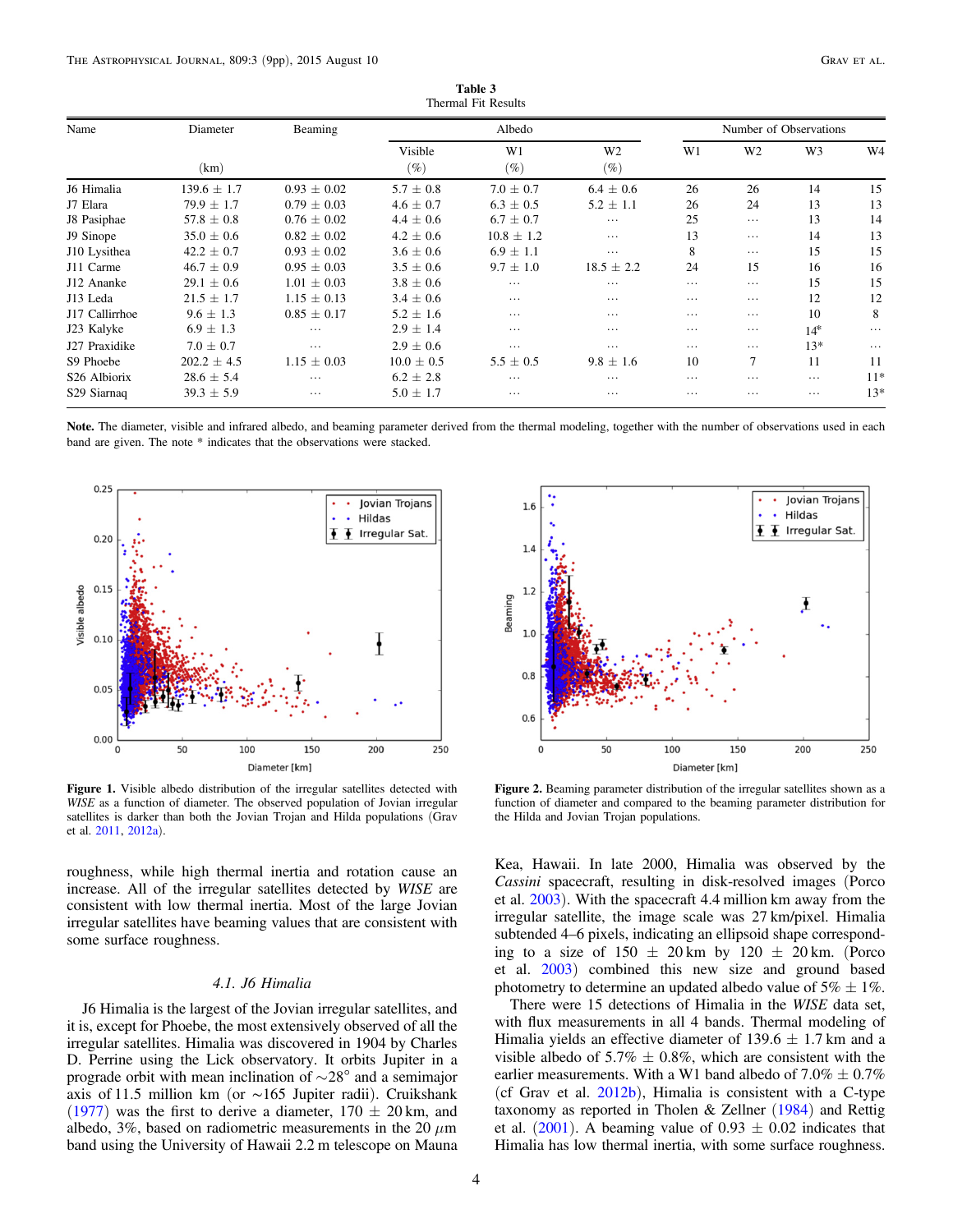

Figure 3. Light curve of Himalia from Pilcher et al. ([2012](#page-8-0)) and the WISE detections presented in this paper. The WISE detections have been offset in rotational phase by 0.1 days.

The WISE detections of Himalia show evidence of rotational periodicity. Rotational light curves have been collected of Himalia by Degewij et al. ([1980b](#page-8-0)) and Pilcher et al. ([2012](#page-8-0)), but with different derived rotational periods. The former collected two nights of observations in 1976 November and reported that the data permitted periods between 9.2 and 9.8 hr with a peak-to-peak amplitude of 0.23 mag in the V band. The latter used multiple nights of observations in 2010 to derive a rotational period of 7.7819  $\pm$  0.0005 hr and an amplitude of  $0.20 \pm 0.01$  mag in the V band. Pilcher et al. ([2012](#page-8-0)) noted that Degewij et al. ([1980b](#page-8-0)) apparently phased their light curve to 2.5 rotational cycles per day, while assuming that three cycles in the interval was the correct way to combine their two nights. The WISE light curve covers slightly more than one day and has a peak-to-peak amplitude of 0.2 mag in the W3 band. Figure 3 shows the light curve derived in Pilcher et al. ([2012](#page-8-0)) with the observations from WISE in the W3 (red) and W4 (green) bands overlaid. We find that our observations are offset in rotational phase by ∼0.1 day, which is consistent with the quoted error of ±0.0005 hr considering there are ∼190 rotations between the epochs of the two data sets. The shorter rotational period of Pilcher et al. ([2012](#page-8-0)) means that the spectrophotometric observations collected by Jarvis et al. ([2000](#page-8-0)) are measurements of the same side of Himalia, rather than a sampling of opposite sides as claimed in their paper.

# 4.2. J7 Elara

J7 Elara was discovered in 1905 by Perrine at Lick Observatory. It is in a prograde orbit similar to that of J6 Himalia and is thought to be part of the Himalia dynamical family. While it is the second brightest of the Jovian irregular satellites, little is known about its physical characteristics. Cruikshank ([1977](#page-8-0)) used radiometric observations in the 20  $\mu$ m band to derive a diameter of 80  $\pm$  20 km and an albedo of 3%  $\pm$  1% for Elara. Degewij et al. ([1980b](#page-8-0)) reported UBV colors of Elara, which, combined with the low albedo, classified the object as C-type. Degewij et al. ([1980b](#page-8-0)) also noted that their observations in 1975 deviated by as much as 0.5 mag, which they interpreted as possibly due to rotational variation. Rettig et al. ([2001](#page-8-0)) also observed Elara using BVR filters, and it was

again found to have colors consistent with a C-type surface. They, however, derived an absolute magnitude  $H_V =$  $9.45 \pm 0.02$  that was more than 0.6 mag brighter than the  $H_V$  reported by Degewij et al. ([1980b](#page-8-0)).

WISE detected Elara in all four bands in the fully cryogenic (four band) portion of the mission, and it was again detected in the W1 and W2 bands during the post-cryogenic phase. The thermal modeling of Elara results in an effective diameter of 79.9  $\pm$  1.7 km, with a dark surface albedo of 4.6%  $\pm$  0.7%. Elara has infrared albedos of 6.3%  $\pm$  0.5% and 5.2%  $\pm$  1.1% in the W1 and W2 bands respectively. This flat spectrum identifies Elara as a C- or P-type surface according to the formalism put forth in Grav et al.  $(2012b)$  $(2012b)$  $(2012b)$ . This is consistent with the C-type classification given by other authors (Tholen & Zellner [1984](#page-8-0); Rettig et al. [2001](#page-8-0)). The low beaming value of  $0.79 \pm 0.03$  indicates that the body has significant surface roughness.

The WISE detections cover more than 24 hr, and show only ∼0.2 mag peak-to-peak in the W3 band rotational lightcurve, significantly less than the variation seen by Degewij et al. ([1980b](#page-8-0)). The low peak-to-peak is more in line with the results of Luu ([1991](#page-8-0)), who reported a ∼0.1 mag variation. Luu ([1991](#page-8-0)) speculated that the difference could be explained by a simple change in aspect angle. Jupiter's orbital period is 12 years, allowing a satellite with an obliquity of 90° to change from an "equator on" geometry as seen from Earth to a "pole on" geometry in 3 years.

# 4.3. J8 Pasiphae

J8 Pasiphae is the third largest of the Jovian irregular satellites and was discovered in 1908 by Philibert J. Melotte at the Royal Greenwich Observatory. It orbits the planet in a retrograde orbit with a mean inclination of  $\sim 151^\circ$  and a semimajor axis of 23.6 million km (or ∼338 Jupiter radii), more than twice as distant as J6 Himalia and J7 Elara. Little is known of the physical parameters of this body, but it has been classified as another C-type asteroid based on photometric measurements (Tholen & Zellner [1984;](#page-8-0) Brown [2000;](#page-8-0) Rettig et al. [2001](#page-8-0)).

Detections of J8 Pasiphae were only collected in three of the four WISE bands (W1, W3 and W4) during the fully cryogenic part of the WISE mission. Additional W1 observations were collected during the post-cryogenic phase. The thermal modeling of Pasiphae resulted in an effective diameter of 57.8  $\pm$  0.8 km, with a geometric visible albedo of 4.4%  $\pm$ 0.6%. With the W1 observations we were able to derive an infrared albedo of  $6.7\% \pm 0.7\%$  in that band. The relative flat spectrum, assuming a featureless spectra between the visible and infrared, confirms earlier results that the object is C-type. Pasiphae, like J7 Elara, has a low beaming value of  $0.76 \pm$ 0.02, indicating it is another body with significant surface roughness.

Pasiphae show no evidence of significant variation in flux over the 1.2 days spanned by the WISE detections. This confirms the observations by Luu ([1991](#page-8-0)), who also saw minimal light curve amplitude variation in their observations. Again this is in contrast to the results of Tholen & Zellner ([1984](#page-8-0)) and Degewij et al. ([1980b](#page-8-0)), who discussed the possibility of a rotational variation as large as 1 mag. This discrepancy could also be due to a change in the aspect angle of the satellite when observed at the different observational epochs.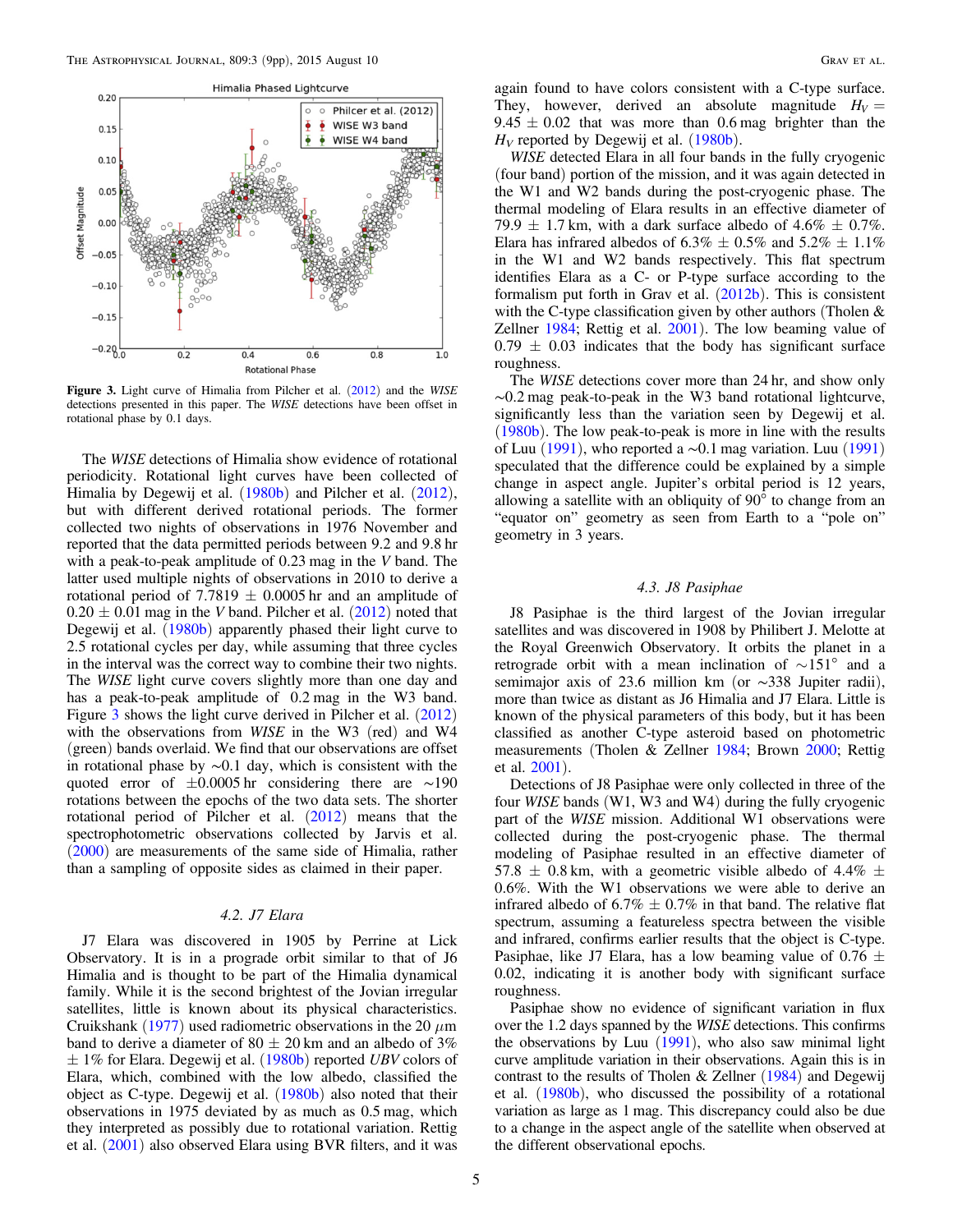The Astrophysical Journal, 809:3 (9pp), 2015 August 10 Grav et al. Grav et al.

### 4.4. J9 Sinope

J9 Sinope was discovered in 1914 by Seth B. Nicholson at the Lick Observatory. It is in a retrograde orbit with a mean inclination of  $\sim$ 158 $^{\circ}$  and a semimajor axis of 23.9 million km (or 342 Jupiter radii). While it is retrograde, it is unlikely to be associated with either the Ananke–Pasiphae complex or the Carme group (Grav et al. [2003](#page-8-0)). It is most likely the largest fragment of a progenitor that was broken up and may also have created J41 Aoede and S/2003 J2, two Jovian irregular satellites that have very similar orbits to that of Sinope. Little is known about the physical properties of this moon, but photometric measurements by Tholen & Zellner ([1984](#page-8-0)) showed that its spectra were different than the other large Jovian irregular satellites they observed. This was confirmed by Grav et al.  $(2003)$  $(2003)$  $(2003)$  and Grav & Holman  $(2004)$  $(2004)$  $(2004)$ , who showed that Sinope is a D-type object, with a spectral slope much steeper than the other "classical" Jovian irregular satellites.

J9 Sinope was detected in the three of the WISE bands (W1, W3, and W4). The thermal modeling revealed a body with an effective diameter of  $35.0 \pm 0.6$  km, with a beaming parameter of  $0.82 \pm 0.02$ . The geometric visible albedo was found to be  $4.2\% \pm 0.6\%$ , with a W1 albedo of  $10.8\% \pm 1.2\%$ . Following the results from Grav et al.  $(2012b)$  $(2012b)$  $(2012b)$  this indicates that the Sinope is a D-type object. This is consistent with the results of Grav & Holman ([2004](#page-8-0)), who showed that Sinope had colors in the visible and near-infrared that showed a D-type spectral slope. Sinope is another of the largest Jovian irregular satellites that have low beaming values of  $0.82 \pm 0.02$ , indicative of low thermal inertia and some surface roughness.

The WISE detections show a magnitude difference of ∼0.1 in both the W3 and W4 bands for the duration of the observations (∼27 hr) and no rotational period is evident in our data. The low light curve amplitude is consistent with the results reported in Luu ([1991](#page-8-0)), who gave the rotational period as 13.16 hr with a peak-to-peak amplitude of ∼0.2 mag.

#### 4.5. J10 Lysithea

J10 Lysithea was also discovered by Seth Nicholson in 1938 at the Mount Wilson Observatory. It is a prograde orbit similar to J6 Himalia, whose family it belongs to. Almost nothing is known about the physical characteristics of this object, which is thought to be C-type from optical and nearinfrared photometric measurements (Grav et al. [2003](#page-8-0), [2004](#page-8-0)).

Lysithea was detected 15 times during the fully cryogenic phase of the survey, with clear detections in both the W3 and W4 bands in all images. Only 8 of the W1 band images revealed any detectable source. Thermal modeling derived an effective diameter of  $42.2 \pm 0.7$  km, with a beaming parameter of 0.93  $\pm$  0.02. The visible albedo fit revealed another dark surface at 3.6%  $\pm$  0.6% reflectivity, which increases to 6.9%  $\pm$ 1.1% reflectivity in the W1 band. It is noted that with only about half of the W1 bands having detectable sources, we are most likely sampling only the brightest part of the less than 0.2 mag peak-to-peak rotational light curve of this object in this band. This would lead to the derived W1 albedo possibly being higher than if all parts of the light curve had been sampled. The low W1 albedo, however, identifies the object as a C-/P-type object, regardless of this sampling issue.

# 4.6. J11 Carme

J11 Carme was also discovered by Nicholson in 1938 at the Mount Wilson Observatory. Another retrograde orbiting moon, its orbit has a mean inclination of  $\sim$ 164 $\degree$  and a semimajor axis of 23.4 million km (or ∼334 Jupiter radii). It is the largest of the Carme group of objects, a dynamical family of 19 known irregular satellites with similar orbital elements.

Carme is the fourth largest of the Jovian irregular satellites and was detected in 16 images in the fully cryogenic phase of the survey and 8 images in the post-cryogenic phase. It was clearly detected in both thermal wavelengths, W3 and W4. In the reflected wavelengths, detections were made in all W1 images, but only in half of the W2 images. Using the thermal modeling we found a diameter of  $46.7 \pm 0.9$  km, with a beaming parameter of 0.95  $\pm$  0.03. The geometric visible albedo is 3.5%  $\pm$  0.6%, which increases significantly to  $9.7\% \pm 1.0\%$  in the W1 band and  $18.5 \pm 2.2$  in the W2 band. It is cautioned here that the W2 albedo might be artificially high, as the images missing detections in this band are those corresponding to the trough of the ∼0.2 peak-to-peak magnitude rotational light curve in the other bands. The steepness of the spectrum from visible to near-infrared wavelengths indicates a D-type surface, which is consistent with the results of Grav et al. ([2003](#page-8-0)) and Grav & Holman ([2004](#page-8-0)).

#### 4.7. J12 Ananke

It would take Nicholson another 13 years after the discoveries of J10 Lysithea and J11 Carme, before he discovered his next irregular satellite of Jupiter. J12 Ananke was first seen in 1951, again at the Mount Wilson Observatory. Its orbit has a mean inclination of  $\sim$ 148 $\degree$  and a semimajor axis of ∼21.3 million km (or ∼304 Jupiter radii). Ananke is therefore part of the Pasiphae–Ananke complex, a large group of irregular satellite with similar orbital elements that may be the result of one or two fragmenting events Grav et al. ([2003](#page-8-0)). Optical and near-infrared photometry showed that this object has a P-type surface (Grav et al. [2003](#page-8-0); Grav & Holman [2004](#page-8-0)).

Ananke was only detected in the two thermal bands, W3 and W4, with 15 flux measurements in each band. This allowed for a thermal model solution of 29.1  $\pm$  0.6 km with a beaming value of 1.01  $\pm$  0.03. The geometric visible albedo shows another dark surface with  $3.8\% \pm 0.6\%$  reflectivity. The object appears to have a rotational light curve with a peak-to-peak variation of ∼0.4 mag.

### 4.8. J13 Leda

Leda, the smallest of the 8 "classical" Jovian irregular satellites, was discovered in 1974 by Charles T. Kowal using the Mount Palomar Observatory. It belongs to the prograde Himalia group and is thought to be another C-type surface based on optical and infrared photometric measurements (Grav et al. [2003](#page-8-0); Grav & Holman [2004](#page-8-0)). Leda was detected by WISE in the W3 and W4 bands only. Thermal modeling using the 12 detections in each of the band yields a diameter of 21.5  $\pm$ 1.7 km, with a beaming parameter of 1.15  $\pm$  0.13. The geometric visible albedo is again very dark, at  $3.4\% \pm 0.6\%$  reflectivity.

# 4.9. J17 Callirrhoe

This retrograde Jovian irregular satellite was discovered in 1999, by the Spacewatch project. It was orginally designated as an asteroid (1999 UX18), but was identified as an irregular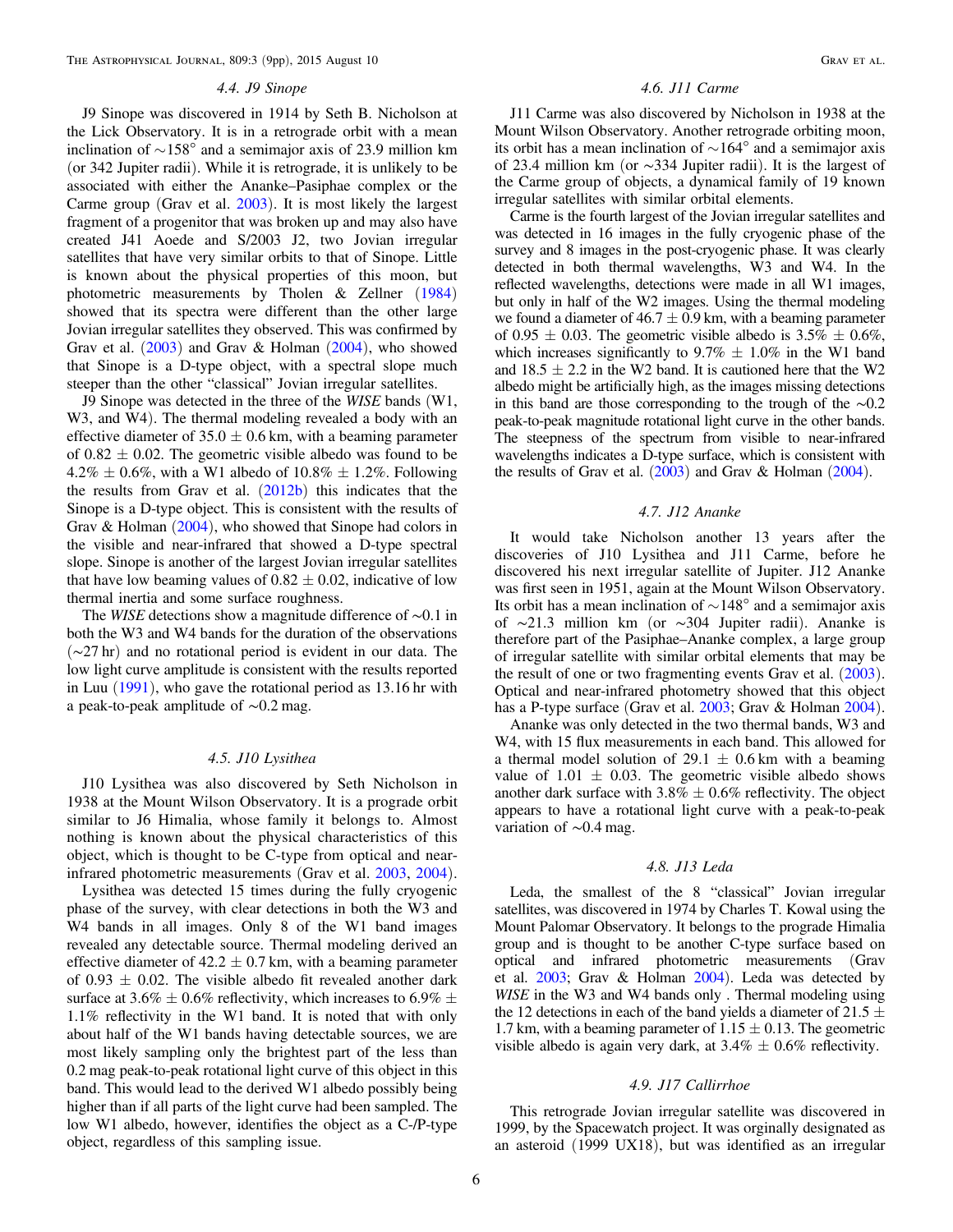satellite of Jupiter the following year and given the designation S/1999 J1. Callirrhoe became the 17th confirmed moon of Jupiter. With an inclination of  $\sim$  147 $\degree$  Callirrhoe may be part of the Pasiphae cluster, but it might also be part of its own dynamical complex outside the Pasiphae-Ananke complex. Little is known about its physical properties, but it has been marked as having a D-type surface (Grav et al. [2003](#page-8-0); Grav & Holman [2004](#page-8-0)).

There were 10 detections of this object in the W3 band and 8 in the W4 band, which allowed for a thermal model fit using beaming as a free parameter. The effective diameter was found to be  $9.6 \pm 1.3$  km, with a beaming parameter of  $0.85 \pm 0.17$ . With a H value of  $13.92 \pm 0.02$  from Grav et al. ([2003](#page-8-0)), the visible albedo was found to be  $5.2\% \pm 1.6\%$ .

### 4.10. J23 Kalyke

J23 Kalyke was discovered in 2000 by Scott Sheppard using telescopes at the Mauna Kea Observatory in Hawaii. It has an orbit similar to that of Carme, and it therefore thought to be in the Carme dynamical family. Grav et al. ([2003](#page-8-0)) used optical photometry to classify Kalyke as a D-type object. While Kalyke passed through 14 individual images during the fully cryogenic WISE phase, it was not detected in any of them. However, stacking these exposures revealed a  $\sim 4\sigma$  source at the predicted position in the W3 band. No source was found in the corresponding W4 band stack.

The measured magnitude in the W3 band is  $11.32 \pm 0.24$ using the method laid out in Wright et al. ([2010](#page-8-0)) using aperture photometry. Using an assumed beaming value of  $0.9 \pm 0.2$ yielded an effective diameter of  $6.9 \pm 1.3$  km. The H value of  $15.28 \pm 0.04$  from Grav et al.  $(2003)$  $(2003)$  $(2003)$  was used to derive a geometric visible albedo of  $2.9 \pm 1.4$ .

### 4.11. J27 Praxidike

J27 Praxidike is another Jovian irregular that was discovered by Sheppard in 2000. It is in a retrograde orbit with an orbit similar to that of the objects in the Ananke family. Optical photometry shows that Praxidike has a C-type surface, which is inconsistent with the Ananke family having homogeneous surface throughout its membership (Grav et al. [2003;](#page-8-0) Grav & Holman [2004](#page-8-0)).

There were 13 images covering this smaller irregular satellite, but detections were not found in any of the individual exposures. The stacked image in the W3 band, using all 13 exposures, revealed a  $\sim$ 4 $\sigma$  source at the predicted position. No source was seen in the W4 band in the corresponding stack. The measured stacked magnitude in the W3 band, at 11.43  $\pm$ 0.28, was used together with an assumed beaming value of 0.9  $\pm$  0.2 to derive an effective diameter of 7.0  $\pm$  0.7 km. Using the H value of  $15.24 \pm 0.03$  from Grav et al. ([2003](#page-8-0)) we derive a geometric visible albedo of 2.9%  $\pm$  0.6%, another darksurfaced Jovian irregular satellite.

### 4.12. S9 Phoebe

S9 Phoebe, discovered by W. H. Pickering in 1899 at Boyden Observatory, was the second retrograde moon to be discovered in the solar system and is by far the most comprehensive studied object among the irregular satellites. It was observed by groundbased telescopes in the 1970s, and it was found to have brightness fluctuations of 0.2 mag, with a period of either 11.3 or 21.5 hr, with rather gray UBV colors(Andersson [1974](#page-8-0)). The

satellite was also found to have a very high phase coefficient of 0.10–0.15 mag/deg, which led Cruikshank ([1979](#page-8-0)) and Degewij et al. ([1980a,](#page-8-0) [1980b](#page-8-0)) to conclude that Phoebe appeared to be similar to a C-type asteroid. Thomas et al.  $(1983)$  $(1983)$  $(1983)$  used 50 disk resolved observations of Phoebe from the Voyager 2 spacecraft to derive a mean diameter of  $220 \pm 20$  km and a rotational period of 9.4  $\pm$  0.2 hr. This yielded a geometric albedo of  $6.9\% \pm 2\%.$ 

Kruse et al. ([1986](#page-8-0)) performed photometric observations of Phoebe and improved the determination of the rotational period to 9.282  $\pm$  0.015 hr. They also improved the mean opposition V magnitude, which revised the geometric albedo to 8.4%  $\pm$ 0.3% when using the Voyager 2 derived diameter. Kruse et al. ([1986](#page-8-0)) also derived a strong opposition effect of 0.180  $\pm$ 0.035 mag/deg, which they showed was consistent with that of the C-type asteroids. Simonelli et al. ([1999](#page-8-0)) later used the same images from Voyager 2 to construct an albedo map of Phoebe, showing most of its surface having normal reflectance between 7% and 10%.

Bauer et al. ([2004](#page-8-0)) provided new observations of the rotational period of Phoebe, improving it to 9.2735  $\pm$ 0.0006 hr, allowing for the correlation of previously observed spectral features, colors, and albedo feature with observations of the moon by Cassini during its 2004 June 11 encounter. This flyby resulted in a unprecedented view of an irregular satellite for slightly more than three rotations, with resolution to better than 2 km per pixel across the surface (Porco et al. [2005](#page-8-0)). It was found that the moon has a mean radius of  $106.6 \pm 1$  and a mean density of  $1630 \pm 45$  km per cubic meter, which for a porosity of  $\langle \sim 40\%$  requires a mixture of ice and rock of some type.

WISE detected Phoebe in all four bands, although the detections in the 4.6  $\mu$ m are low signal-to-noise. The thermal fit yields a diameter of 202.2  $\pm$  4.5, with an albedo of 10.0%  $\pm$ 0.5%. While this diameter is slightly lower than that derived by Cassini, the two results are within  $2\sigma$  of each other. The derived beaming value of 1.15  $\pm$  0.03 is also on the high end for the irregular satellites observed reported here, with only J13 Leda having similarly high beaming value.

### 4.13. S26 Albiorix

S26 Albiorix is the largest of the Gallic cluster of prograde irregular satellites of Saturn, centered on a 34° mean inclination. It was discovered by a team lead by Brett Gladman in 2000 and was given the designation S/2000 S11 (Gladman et al. [2001](#page-8-0)). Optical and near-infrared photometry revealed it as a P-type (Grav et al. [2003;](#page-8-0) Grav & Holman [2004](#page-8-0)).

Albiorix was another satellite that was not seen in individual images, but was revealed using shift-and-stack of 11 available W4 frames. The resulting detection has a signal-to-noise ratio of ∼3. Thermal modeling yields a diameter of 28.6 ± 5.4 km with a visible albedo of  $6.2 \pm 2.8$ , when assuming a default value of  $0.9 \pm 0.2$  for the beaming parameter.

## 4.14. S29 Siarnaq

S29 Siarnaq is prograde satellite and the largest in the Inuit group, centered on a 45° mean inclination. It was also discovered in 2000 by a team lead by Gladman (Gladman et al. [2000](#page-8-0)). This object was classified as a P-type object through optical and infrared broadband photometry (Grav et al. [2003;](#page-8-0) Grav & Holman [2004;](#page-8-0) Buratti et al. [2005](#page-8-0)). While there is little physically known about the satellite, it appears to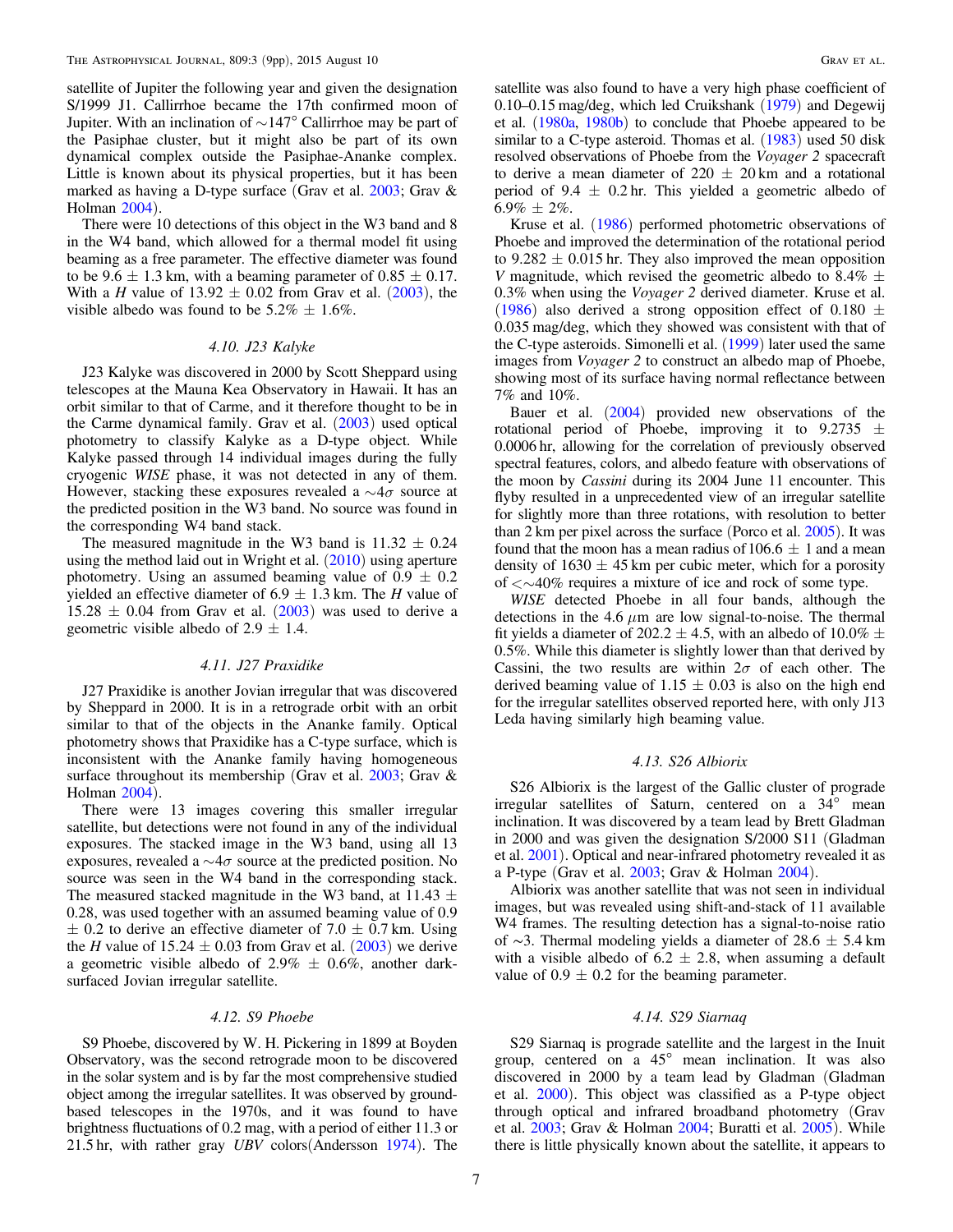be in a secular resonance with Saturn (Nesvorný et al. [2003](#page-8-0); Cuk  $&$  Burns  $2004$ ).

WISE did not detect Siarnaq in individual images, but when a shift-and-stack of the 13 available frames was performed in W4 it revealed a detection with signal-to-noise ratio of ∼7. Thermal modeling yields a diameter of  $39.3 \pm 5.9$  km and visible albedo of 5.0%  $\pm$  1.7%, assuming a beaming value of  $0.9 \pm 0.2$ .

# 5. W1 AND W2 ALBEDO

Seven of the irregular satellites detected by WISE were bright enough to be detected in the W1 and/or W2 band. For these distant, cold objects, these two bands, centered on 3.4 and 4.6 microns, are dominated by reflected light. This allows for the determination of "near-infrared" albedo in these two bands. Grav et al. ([2012b](#page-8-0)) found a correlation between the W1 albedo and taxonomic type for the Jovian Trojan population, with the objects having <9% albedo in W1 being correlated with C- and P-type asteroids and those with higher W1 albedos correlating with D-type asteroids. This correlation is continued in this data set. The five objects (Himalia, Elara, Pasiphae, Lysithea and Phoebe) with  $p_{3,4} < 9\%$  are all C-type objects (Grav et al. [2003](#page-8-0)). The other two objects (Sinope and Carme) with  $p_{3,4} > 9$  are both D-type objects (Grav et al. [2003](#page-8-0)).

# 6. DISCUSSION

The irregular satellites, particularly the retrograde Jovian irregulars, show some of the lowest visible geometric albedos on any population of small solar system bodies observed by WISE, with a inverse variance weighted mean albedo of  $4.3\% \pm 1.4\%$ . With the exception of S9 Phoebe, every irregular satellite observed by WISE is on the dark end of the distribution of geometric visible albedo found in the dark component of the main asteroid belt, the Hilda population, the Jovian Trojan population, the blue component of the Centaur population, and the cometary population (Grav et al. [2011](#page-8-0), [2012a,](#page-8-0) [2012b](#page-8-0); Masiero et al. [2011](#page-8-0); Bauer et al. [2013](#page-8-0)). The low albedo of the irregular satellites may be indicative of an origin for these bodies among the other dark solar system populations, or may trace unique physical or evolutionary processes that these bodies were subjected to between formation and the present day. Further photometric and taxonomic studies of these objects will enable us to place them in context with the rest of the solar system and help to constrain potential evolutionary pathways.

Both S9 Phoebe and the other Saturnian irregular satellites have been invoked as a possible source region of the dark material found on the leading side of the Saturnian regular satellite S6 Iapetus (Soter [1974;](#page-8-0) Buratti et al. [2005](#page-8-0)). Numerical simulations predict that the irregular satellites underwent a significant collisional evolution that may have generated large quantities of dark dust (Nesvorný et al. [2003;](#page-8-0) Turrini et al. [2009](#page-8-0)), which was collaborated with the recent discovery and confirmation of a dust ring originating from Phoebe (Verbiscer et al. [2009](#page-8-0)). However, data collected using the Cassini Visual and Infrared Mapping Spectrometer during the flybys of Phoebe and Iapetus showed that few spectral associations exist between the two objects (Tosi et al. [2010](#page-8-0)). While Phoebe might not be a dominant source of the dark material, the significantly redder surfaces of S26 Albiorix and S29 Siarnaq (Grav et al. [2003](#page-8-0); Grav & Bauer [2007](#page-8-0)) remain as possible candidates. The low visible albedos found for these

two objects strengthens that possibility, but their prograde orbits means that dust from these objects has a much lower likelihood of colliding with Iapetus than dust from retrograde irregular satellites. Tamayo et al. ([2011](#page-8-0)) studied the dynamics of dust in the Saturnian system and found that dust from the retrograde Saturnian irregular satellites can have comparable likelihoods of ending up on Iapetus as that coming from Phoebe. They argued that this mix of Phoebe's flat spectral slope and the redder spectral slope of the other retrograde irregular satellites could contribute to the differences in the spectra between Phoebe and Iapetus. Unfortunately, WISE did not observe any of the other retrograde Saturnian irregular satellites, but the confirmation of the dark surfaces of Albiorix and Siarnaq (as well as the uniformly dark surfaces of the Jovian irregular satellites) in this study strengthens the belief that the other irregular satellites of Saturn could have similar dark surfaces.

# 7. CONCLUSION

We present thermal model fits for 11 Jovian and 3 Saturnian irregular satellites based on measurements from the WISE data set. Our fits confirm spacecraft-measured diameters for the objects with in situ observations (Himalia and Phoebe) and provide diameters and albedo for 12 previously unmeasured objects. The best-fit thermal model beaming parameters are comparable to what is observed for other small bodies in the outer solar system, while the visible, W1, and W2 albedos trace the taxonomic classifications previously established in the literature. Reflectance properties for the irregular satellites measured are similar to the Jovian Trojan and Hilda Populations, implying common origins. The irregular satellites, particularly the retrograde Jovian irregulars, show some of the lowest visible geometric albedos on any population of small solar system bodies, with a inverse variance weighted mean albedo of  $4.3\% \pm 1.4\%$ .

This publication makes use of data products from the Widefield Infrared Survey Explorer, which is a joint project of the University of California, Los Angeles, and the Jet Propulsion Laboratory/California Institute of Technology, funded by the National Aeronautics and Space Administration. This publication also makes use of data products from NEOWISE, which is a project of the Jet Propulsion Laboratory/California Institute of Technology, funded by the Planetary Science Division of the National Aeronautics and Space Administration. We gratefully acknowledge the extraordinary services specific to NEOWISE that were contributed by the International Astronomical Union's Minor Planet Center, operated by the Harvard-Smithsonian Center for Astrophysics, and the Central Bureau for Astronomical Telegrams, operated by Harvard University. We also thank the worldwide community of dedicated amateur and professional astronomers devoted to minor planet follow-up observations. This research has made use of the NASA/IPAC Infrared Science Archive, which is operated by the Jet Propulsion Laboratory/California Institute of Technology, under contract with the National Aeronautics and Space Administration. We also thank Fredrick Pilcher, of Organ Mesa Observatory in Las Cruces, New Mexico, for providing us with the light curve data of JVI Himalia from his paper (Pilcher et al. [2012](#page-8-0)).